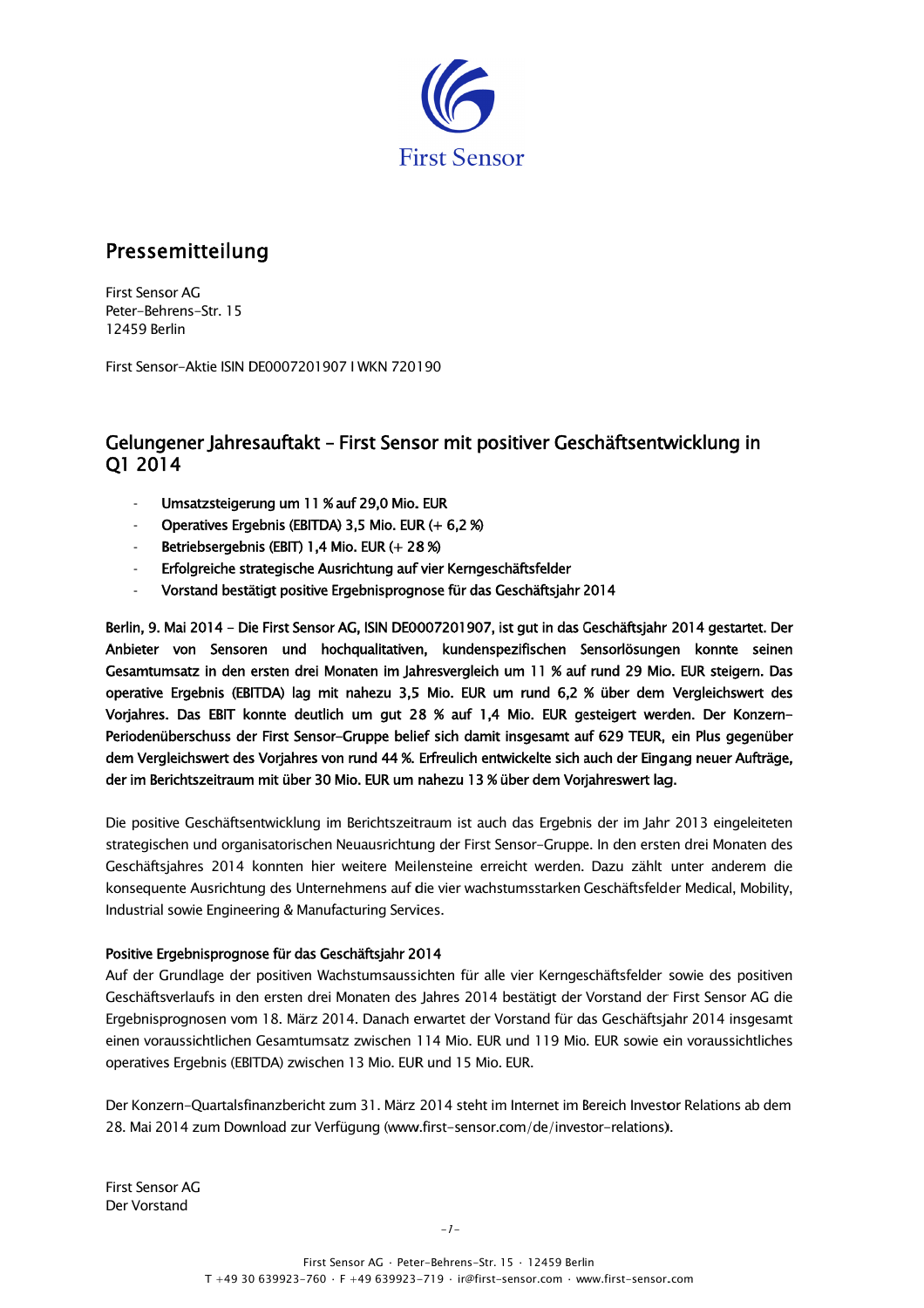

#### Über First Sensor

Die First Sensor AG ist ein führender Anbieter von Sensorlösungen in den Bereichen Medical, Industrial, Mobility sowie von Entwicklungs- und Produktionsdienstleistungen (Electronic Engineering & Manufacturing Services). Das Unternehmen entwickelt und fertigt hochqualitative kundenspezifische Sensorlösungen für die Detektion von Licht, Strahlung, Druck, Durchfluss, Füllstand und Beschleunigung. First Sensor deckt die gesamte Wertschöpfungskette vom Bauteil bis zum fertigen Sensor ab. First Sensor wurde vor über 20 Jahren in Berlin gegründet und ist seit 1999 an der Frankfurter Wertpapierbörse notiert [Prime Standard I WKN: 720190 | ISIN: DE0007201907 | SIS]. Weitere Informationen zu First Sensor im Internet unter: www.first-sensor.com.

Kontakt: Simone Herrmann I Head of Investor Relations ir@first-sensor.com T+49 30 639923-760 IF+49 30 639923-719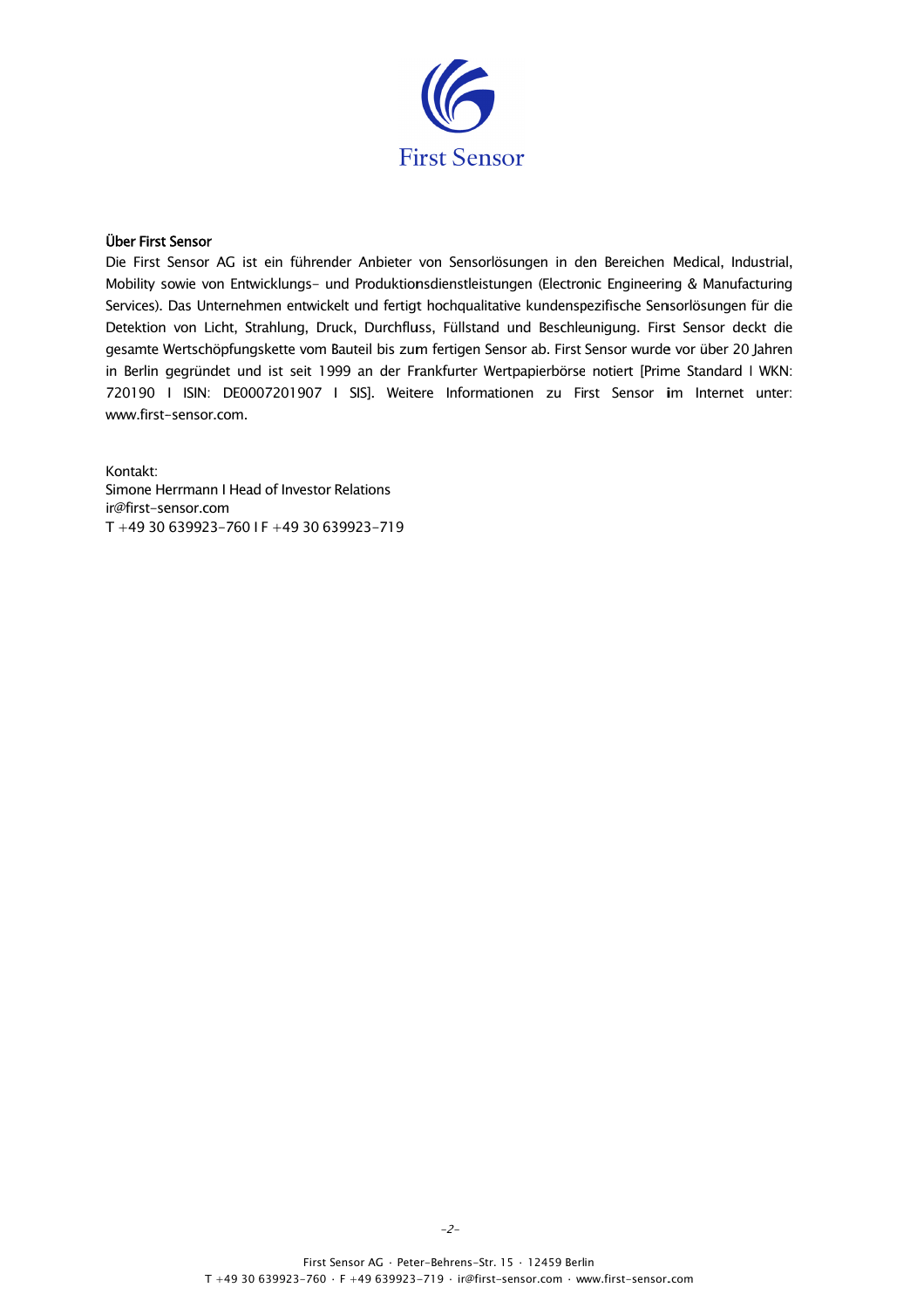

# Press release

**First Sensor AG** Peter-Behrens-Str. 15 12459 Berlin, Germany

First Sensor's Shares: ISIN DE0007201907 I WKN (German Securities Identification Number) 720190

## Successful Start to the Year – First Sensor Posts Positive Business Development in O1 2014

- Sales increased by 11% to €29.0 million
- Operating result (EBITDA) €3.5 million  $(+6.2%)$
- EBIT  $E1.4$  million (+28%)
- Successful strategic focus on four core areas of business
- Management Board confirms positive earnings forecast for financial year 2014

Berlin, May 9, 2014 - First Sensor AG, ISIN DE0007201907, makes a positive start to the 2014 financial year. The provider of sensors and high-quality, customer-specific sensor solutions increased its total sales by 11% year on year to around €29 million in the first three months of 2014. The operating result (EBITDA) at just under €3.5 million was around 6.2% up on the comparative figure for the previous year. EBIT improved significantly by approximately 28% to €1.4 million. The First Sensor Group's consolidated net profit for the period thus came to €629 thousand, up around 44% on the comparative figure for the previous year. There was also a positive development in incoming orders, which amounted to over €30 million in the period under review, up almost 13% on the previous year's figure.

The positive business development in the period under review is also the result of the strategic and organizational realignment of the First Sensor Group, which was introduced in 2013. Further milestones were achieved in this regard during the first three months of the 2014 financial year. These include the company's rigorous focus on the four rapidly growing business areas of Medical, Mobility, Industrial and Engineering & Manufacturing Services.

#### Positive earnings forecast for financial year 2014

In light of the positive growth outlook for all four core areas of business and the positive business development during the first three months of 2014, the Management Board of First Sensor AG is confirming the earnings forecasts made on March 18, 2014. According to these forecasts, the Management Board expects to achieve total sales in the region of  $\epsilon$ 114 million and  $\epsilon$ 119 million and an operating result (EBITDA) of between €13 million and €15 million in the 2014 financial year.

The consolidated interim financial report as at March 31, 2014, will be available for download on the Internet from the Investor Relations pages from May 28, 2014 (www.first-sensor.com/en/investor-relations).

**First Sensor AG** The Management Board